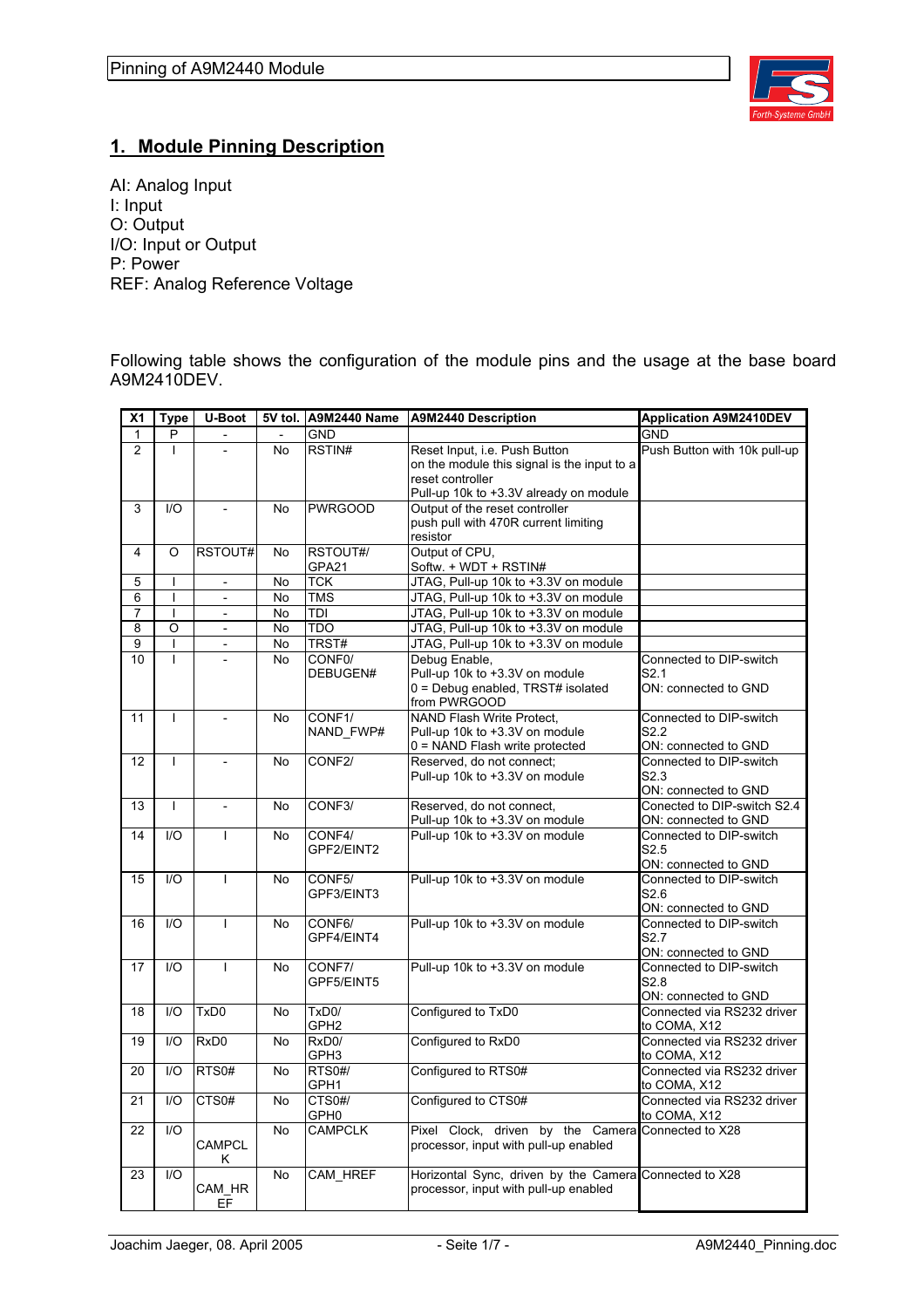

| <b>X1</b> | Type            | U-Boot                          |                          | 5V tol. A9M2440 Name      | <b>A9M2440 Description</b>                                                | <b>Application A9M2410DEV</b>                                                   |
|-----------|-----------------|---------------------------------|--------------------------|---------------------------|---------------------------------------------------------------------------|---------------------------------------------------------------------------------|
| 24        | I/O             | TxD1                            | No.                      | TxD1/<br>GPH4             | Configured to TxD1                                                        | Connected via RS232 driver<br>to COMB, X13                                      |
| 25        | 1/O             | RxD1                            | No                       | RxD1/<br>GPH <sub>5</sub> | Configured to RxD1                                                        | Connected via RS232 driver<br>to COMB, X13                                      |
| 26        | I/O             | RTS1#                           | No                       | RTS1#/<br>GPH6/TxD2       | Configured to RTS1#, Could also be<br>used as TxD2                        | RTS1# connected via RS232<br>driver to COMB, X13; TxD2<br>connected to COMC, X8 |
| 27        | I/O             | CTS1#                           | No                       | CTS1#/<br>GPH7/RxD2       | Configured to CTS1#, Could also be<br>used as RxD2                        | CTS1# connected via RS232<br>driver to COMB, X13; RxD2<br>connected to COMC, X8 |
| 28        | I/O             | <b>CAMVSY</b><br>ΝC             | No                       | <b>CAMVSYNC</b>           | Frame Sync, driven by the Camera<br>processor, input with pull-up enabled | Connected to X28                                                                |
| 29        | I/O             | <b>CAMDAT</b><br>A0             | No                       | CAMDATA0                  | Pixel Data driven by the Camera<br>processor, input with pull-up enabled  | Connected to X28                                                                |
| 30        | $UO$            | CAMDAT<br>A1                    | No                       | CAMDATA1                  | Pixel Data driven by the Camera<br>processor, input with pull-up enabled  | Connected to X28                                                                |
| 31        | I/O             | CAMDAT<br>A2                    | No                       | CAMDATA2                  | Pixel Data driven by the Camera<br>processor, input with pull-up enabled  | Connected to X28                                                                |
| 32        | I/O             | <b>CAMDAT</b><br>A3             | No                       | CAMDATA3                  | Pixel Data driven by the Camera<br>processor, input with pull-up enabled  | Connected to X28                                                                |
| 33        | I/O             | <b>CAMDAT</b><br>A4             | No                       | CAMDATA4                  | Pixel Data driven by the Camera<br>processor, input with pull-up enabled  | Connected to X28                                                                |
| 34        | I/O             | CAMDAT<br>A <sub>5</sub>        | <b>No</b>                | CAMDATA5                  | Pixel Data driven by the Camera<br>processor, input with pull-up enabled  | Connected to X28                                                                |
| 35        | $\mathsf{IO}$   | <b>CAMDAT</b><br>A <sub>6</sub> | <b>No</b>                | CAMDATA6                  | Pixel Data driven by the Camera<br>processor, input with pull-up enabled  | Connected to X28                                                                |
| 36        | I/O             | <b>CAMDAT</b><br>A7             | No                       | CAMDATA7                  | Pixel Data driven by the Camera<br>processor, input with pull-up enabled  | Connected to X28                                                                |
| 37        | I/O             | ı                               | No                       | VD <sub>0</sub> /<br>GPC8 | Configured as input, pull-up enabled                                      | Not used                                                                        |
| 38        | I/O             | $\mathbf{I}$                    | No                       | VD1/<br>GPC9              | Configured as input, pull-up enabled                                      | Not used                                                                        |
| 39        | P               | P                               | $\overline{\phantom{a}}$ | GND                       |                                                                           | GND                                                                             |
| 40        | $\overline{10}$ | VD2                             | No                       | <b>VD2/</b><br>GPC10      | Configured as output, pull-up enabled                                     | Connected to LCD adapter<br>X26                                                 |
| 41        | I/O             | VD <sub>3</sub>                 | No                       | VD3/<br>GPC11             | Configured as output, pull-up enabled                                     | Connected to LCD adapter<br>X26                                                 |
| 42        | I/O             | VD4                             | No                       | VD4/<br>GPC12             | Configured as output, pull-up enabled                                     | Connected to LCD adapter<br>X26                                                 |
| 43        | I/O             | VD <sub>5</sub>                 | No                       | <b>VD5/</b><br>GPC13      | Configured as output, pull-up enabled                                     | Connected to LCD adapter<br>X26                                                 |
| 44        | I/O             | VD6                             | No                       | VD6/<br>GPC14             | Configured as output, pull-up enabled                                     | Connected to LCD adapter<br>X26                                                 |
| 45        | I/O             | VD7                             | No                       | VD7/<br>GPC15             | Configured as output, pull-up enabled                                     | Connected to LCD adapter<br>X26                                                 |
| 46        | I/O             | $\mathbf{I}$                    | No                       | VD8/<br>GPD <sub>0</sub>  | Configured as input, pull-up enabled                                      | Not used                                                                        |
| 47        | I/O             | ı                               | No                       | VD9/<br>GPD1              | Configured as input, pull-up enabled                                      | Not used                                                                        |
| 48        | I/O             | VD10                            | No                       | <b>VD10/</b><br>GPD2      | Configured as output, pull-up enabled                                     | Connected to LCD adapter<br>X26                                                 |
| 49        | I/O             | <b>VD11</b>                     | No                       | VD11/<br>GPD3             | Configured as output, pull-up enabled                                     | Connected to LCD adapter<br>X26                                                 |
| 50        | I/O             | VD12                            | No                       | <b>VD12/</b><br>GPD4      | Configured as output, pull-up enabled                                     | Connected to LCD adapter<br>X26                                                 |
| 51        | I/O             | VD <sub>13</sub>                | No                       | VD13/<br>GPD5             | Configured as output, pull-up enabled                                     | Connected to LCD adapter<br>X26                                                 |
| 52        | I/O             | <b>VD14</b>                     | No                       | VD14/<br>GPD6             | Configured as output, pull-up enabled                                     | Connected to LCD adapter<br>X26                                                 |
| 53        | I/O             | VD15                            | No                       | <b>VD15/</b><br>GPD7      | Configured as output, pull-up enabled                                     | Connected to LCD adapter<br>X26                                                 |
| 54        | I/O             | I                               | No                       | VD16/<br>GPD8             | Configured as input, pull-up enabled                                      | Not used                                                                        |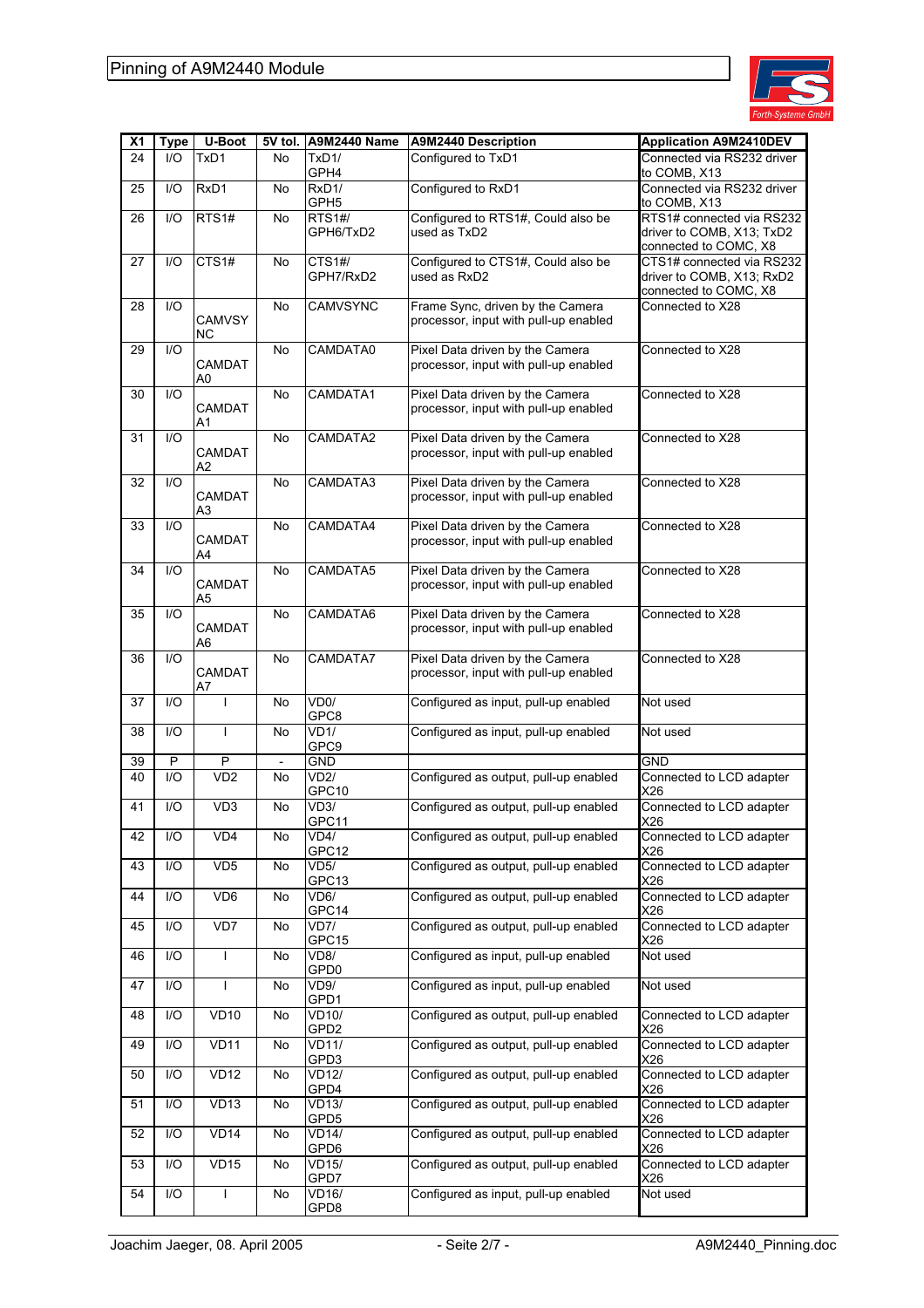

| X <sub>1</sub> | <b>Type</b> | U-Boot                                     | 5V tol. | <b>A9M2440 Name</b>              | <b>A9M2440 Description</b>                                            | <b>Application A9M2410DEV</b>         |
|----------------|-------------|--------------------------------------------|---------|----------------------------------|-----------------------------------------------------------------------|---------------------------------------|
| 55             | I/O         |                                            | No      | <b>VD17/</b><br>GPD9             | Configured as input, pull-up enabled                                  | Not used                              |
| 56             | I/O         | <b>VD18</b>                                | No      | <b>VD18/</b><br>GPD10            | Configured as output, pull-up enabled                                 | Connected to LCD adapter<br>X26       |
| 57             | 1/O         | <b>VD19</b>                                | No      | VD19/<br>GPD11                   | Configured as output, pull-up enabled                                 | Connected to LCD adapter<br>X26       |
| 58             | I/O         | <b>VD20</b>                                | No      | <b>VD20/</b><br>GPD12            | Configured as output, pull-up enabled                                 | Connected to LCD adapter<br>X26       |
| 59             | I/O         | <b>VD21</b>                                | No      | VD21/<br>GPD13                   | Configured as output, pull-up enabled                                 | Connected to LCD adapter<br>X26       |
| 60             | 1/O         | <b>VD22</b>                                | No      | <b>VD22/</b><br>GPD14/SS1#       | Configured as output, pull-up enabled                                 | Connected to LCD adapter<br>X26       |
| 61             | I/O         | VD <sub>23</sub>                           | No      | VD23/<br>GPD15/SS0#              | Configured as output, pull-up enabled                                 | Connected to LCD adapter<br>X26       |
| 62             | I/O         | LCD_PW<br><b>REN</b>                       | No      | <b>LCD PWREN/</b><br>GPG4/EINT12 | Configured as output, pull-up disabled                                | Connected to LCD adapter<br>X26       |
| 63             | $UO$        | <b>VDEN</b>                                | No      | VM/I2SSDI<br>GPC4                | Configured as output, pull-up disabled                                | Connected to LCD adapter<br>X26       |
| 64             | I/O         | <b>VSYNC</b>                               | No      | VFRAME/<br>GPC3                  | Configured as output, pull-up disabled                                | Connected to LCD adapter<br>X26       |
| 65             | 1/O         | <b>HSYNC</b>                               | No      | VLINE/<br>GPC2                   | Configured as output, pull-up disabled                                | Connected to LCD adapter<br>X26       |
| 66             | I/O         | LCD_HCL<br>κ                               | No      | <b>VCLK/</b><br>GPC1             | Configured as output, pull-up disabled                                | Connected to LCD adapter<br>X26       |
| 67             | 1/O         |                                            | No      | LEND/<br>GPC0                    | Configured as input, pull-up enabled                                  | Not used                              |
| 68             | I/O         | LCD_PC<br><b>OE</b>                        | No      | LCD_PCOE/<br>GPC5                | Configured as output, pull-up disabled                                | Connected to LCD adapter<br>X26       |
| 69             | $UO$        | LCD_LPC<br><b>REV</b>                      | No      | LCD LPCREV/<br>GPC6              | Configured as output, pull-up disabled                                | Connected to LCD adapter<br>X26       |
| 70             | 1/O         | LCD_LPC<br><b>REVB</b>                     | No      | LCD_LPCREVB/<br>GPC7             | Configured as output, pull-up disabled                                | Connected to LCD adapter<br>X26       |
| 71             | I/O         |                                            | No      | TOUT0/<br>GPB0                   | 10k pull-up to 3.3V                                                   | Connected to CPLD                     |
| 72             | 1/O         | T                                          | No      | TOUT1/<br>GPB1                   | 10k pull-up to 3.3V                                                   | Connected to CPLD                     |
| 73             | I/O         | $\mathsf O$                                | No      | TOUT <sub>2/</sub><br>GPB2       | Configured as output, 10k pull-up to 3.3V connected to Audio Codec as | L3MODE                                |
| 74             | I/O         | $\mathbf{I}$                               | No      | TOUT3/<br>GPB3                   | Configured as input, pull-up enabled                                  | connected to Audio Codec as<br>L3DATA |
| 75             | I/O         | <b>SDCLK</b>                               | No      | SDCLK/<br>GPE5                   | SD-Interface, pull-up disabled                                        | Connected to SD connector<br>X29      |
| 76             | I/O         | <b>SDCMD</b>                               | No      | SDCMD/<br>GPE6                   | 10k pull-up on base board                                             | Connected to SD connector<br>X29      |
| 77             | I/O         | SDDATA0                                    | No      | SDDATA0/<br>GPE7                 | 10k pull-up on base board                                             | Connected to SD connector<br>X29      |
| 78             | I/O         | SDDATA1                                    | No      | SDDATA1/<br>GPE8                 | 10k pull-up on base board                                             | Connected to SD connector<br>X29      |
| 79<br>80       | P<br>I/O    | SDDATA2                                    | No      | GND<br>SDDATA2/                  | 10k pull-up on base board                                             | GND<br>Connected to SD connector      |
| 81             | I/O         | SDDATA3                                    | No      | GPE9<br>SDDATA3/                 | 10k pull-up on base board                                             | X29<br>Connected to SD connector      |
| 82             | I/O         | T                                          | No      | GPE10<br>EINT <sub>0</sub> /     | Configured as input, pull-up disabled                                 | X29<br>Connected to User Key1         |
|                |             |                                            |         | GPF <sub>0</sub>                 |                                                                       |                                       |
| 83<br>84       | I/O         | $\overline{\phantom{a}}$<br>$\overline{O}$ | No      | <b>NC</b><br>EINT6/              | <b>DEBUG LED</b>                                                      | Not connected<br>DEBUG LED            |
|                |             |                                            |         | GPF6                             |                                                                       |                                       |
| 85             | I/O         | T                                          | No      | <b>EINT11/</b><br>GPG3/SS1#      | Configured as input, pull-up disabled                                 | Connected to User Key2                |
| 86             | I/O         | EINT13                                     | No      | <b>EINT13/</b><br>GPG5/SPIMISO1  | External Interrupt, pull-up enabled                                   | Connected to CPLD                     |
| 87             | I/O         | EINT14                                     | No      | <b>EINT14/</b><br>GPG6/SPIMOSI1  | External Interrupt, pull-up enabled                                   | Connected to CPLD                     |
| 88             | I/O         | EINT15                                     | No      | <b>EINT15/</b><br>GPG7/SPICLK1   | External Interrupt, pull-up enabled                                   | Connected to CPLD                     |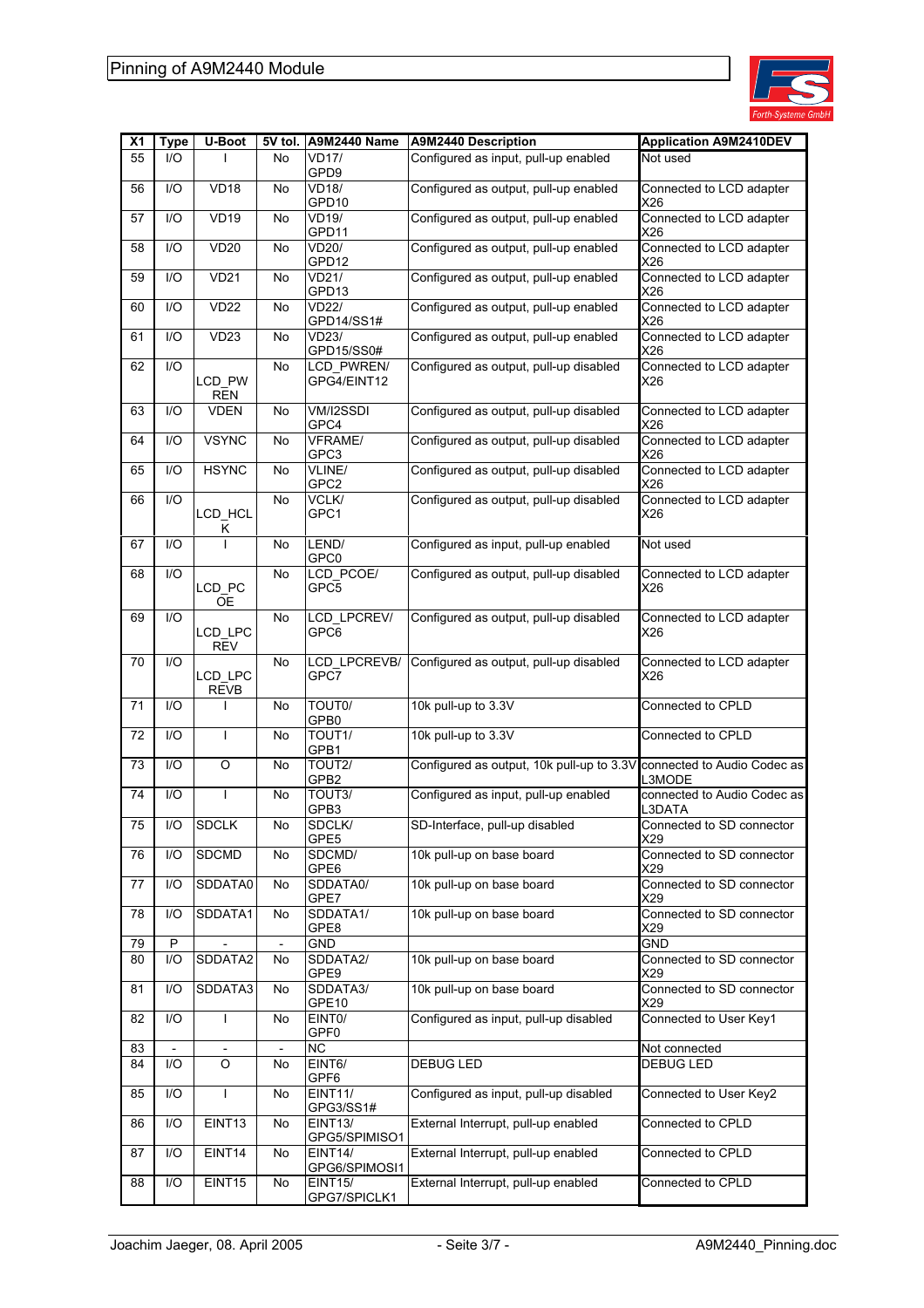

| X <sub>1</sub> | <b>Type</b>  | U-Boot                   |                          | 5V tol. A9M2440 Name       | A9M2440 Description                                                                                | <b>Application A9M2410DEV</b>                         |
|----------------|--------------|--------------------------|--------------------------|----------------------------|----------------------------------------------------------------------------------------------------|-------------------------------------------------------|
| 89             | I/O          | SD_WP#                   | <b>Yes</b>               | <b>EINT17/</b><br>GPG9     | Configured as input, pull-up disabled<br>Write protect                                             | Connected to SD connector<br>X29                      |
| 90             | I/O          | SD CD#                   | <b>Yes</b>               | <b>EINT18/</b><br>GPG10    | Configured as input, pull-up disabled<br>Card detect                                               | Connected to SD connector<br>X29                      |
| 91             |              | $\overline{\phantom{a}}$ | $\overline{\phantom{a}}$ | <b>NC</b>                  |                                                                                                    | Not connected                                         |
| 92             | O            |                          |                          | OE#                        |                                                                                                    | Connected to CPLD                                     |
| 93             | O            | $\overline{\phantom{a}}$ |                          | W <sub>E#</sub>            | 22R series resistor on module                                                                      | Connected to CPLD                                     |
| 94             | I.           | $\overline{\phantom{a}}$ | No                       | WAIT#                      | Pullup 5k to +3.3V on module                                                                       | Connected to CPLD                                     |
| 95             | 1/O          | CS1#                     | No.                      | CS1#/                      | Chip select, not used on module,                                                                   | Connected to CPLD                                     |
|                |              |                          |                          | GPA12                      | 22R series resistor on module,                                                                     |                                                       |
|                |              |                          |                          |                            | Defaults to Ouput/High at reset,                                                                   |                                                       |
|                |              |                          |                          |                            | can be redefined as I/O pin.                                                                       |                                                       |
| 96             | 1/O          | CS <sub>2#</sub>         | No.                      | CS2#/<br>GPA13             | Chip select, not used on module,<br>22R series resistor on module,                                 | Connected to CPLD                                     |
|                |              |                          |                          |                            | Defaults to Ouput/High at reset,                                                                   |                                                       |
|                |              |                          |                          |                            | can be redefined as I/O pin.                                                                       |                                                       |
| 97             | 1/O          | CS3#                     | No.                      | CS3#/                      | Chip select, not used on module,                                                                   | Connected to CPLD                                     |
|                |              |                          |                          | GPA14                      | 22R series resistor on module,                                                                     |                                                       |
|                |              |                          |                          |                            | Defaults to Ouput/High at reset,                                                                   |                                                       |
|                |              |                          |                          |                            | can be redefined as I/O pin.                                                                       |                                                       |
| 98             | 1/O          | CS <sub>4#</sub>         | No.                      | $\overline{\text{CS4#}}$   | Chip select, not used on module,                                                                   | Connected to CPLD                                     |
|                |              |                          |                          | GPA15                      | 22R series resistor on module,                                                                     |                                                       |
|                |              |                          |                          |                            | Defaults to Ouput/High at reset,<br>can be redefined as I/O pin.                                   |                                                       |
| 99             | O            |                          | No.                      | <b>PWREN</b>               | 1.3V power control signal                                                                          | Connected to CPLD                                     |
|                |              |                          |                          |                            | $0 =$ Power for unneeded parts is                                                                  |                                                       |
|                |              |                          |                          |                            | switched off                                                                                       |                                                       |
|                |              |                          |                          |                            | Must be left unconnected if not used.                                                              |                                                       |
| 100            | $\mathbf{I}$ | $\overline{\phantom{a}}$ | No.                      | BATT_FLT#                  | <b>Battery Fault</b>                                                                               | Not used                                              |
|                |              |                          |                          |                            | Pullup 10k to +3.3V on module,                                                                     |                                                       |
|                |              |                          |                          |                            | can be left unconnected                                                                            |                                                       |
| 101            | 1/O          |                          | $\overline{\phantom{a}}$ | CAMCLKOUT                  | Master Clock to the Camera processor Connected to X28                                              |                                                       |
|                |              | <b>CAMCLK</b><br>OUT     |                          |                            | output with pull-up enabled                                                                        |                                                       |
| 102            | $1/O$        |                          | $\overline{\phantom{a}}$ | <b>CAMRESET</b>            | Software Reset or Power down to the                                                                | Connected to X28                                      |
|                |              | CAMRES                   |                          |                            | Camera processor                                                                                   |                                                       |
|                |              | ЕT                       |                          |                            | output with pull-up enabled                                                                        |                                                       |
| 103            | O            | $\overline{\phantom{a}}$ | No                       | DQM0                       | Upper Byte/Lower Byte Enable                                                                       | Connected to CPLD                                     |
| 104            | O            |                          | No.                      | DQM1                       |                                                                                                    | Connected to CPLD                                     |
| 105            | O            | $\mathbf{r}$             | No.                      | DQM2                       |                                                                                                    | Not used                                              |
| 106            | O            |                          | No                       | DQM3                       |                                                                                                    | Not used                                              |
| 107            | $1/O$        | <b>SS0#</b>              | No.                      | <b>SS0#</b><br>GPG2/EINT10 | SPI0, pull-up enabled                                                                              | Not used                                              |
| 108            | 1/O          |                          | No.                      | SPIMISO0                   | Pull-up enabled                                                                                    | Not used                                              |
|                |              | SPIMISO                  |                          | GPE11                      |                                                                                                    |                                                       |
|                |              | 0                        |                          |                            |                                                                                                    |                                                       |
| 109            | I/O          |                          | No                       | SPIMOSI0                   | Pull-up enabled                                                                                    | Not used                                              |
|                |              | <b>SPIMOSI</b>           |                          | GPE12                      |                                                                                                    |                                                       |
|                | 1/O          | <b>SPICLK0</b>           |                          | <b>SPICLK0</b>             |                                                                                                    |                                                       |
| 110            |              |                          | No                       | GPE13                      | Pull-up disabled                                                                                   | Not used                                              |
| 111            | 1/O          | <b>IICSCL</b>            | No                       | <b>IICSCL</b>              | I <sup>2</sup> C clock, Pullup 4k7 to 3.3V on module                                               | used on module,                                       |
|                |              |                          |                          | GPE14                      |                                                                                                    |                                                       |
| 112            | 1/O          | <b>IICSDA</b>            | No                       | <b>IICSDA</b>              | I <sup>2</sup> C data, Pullup 4k7 to 3.3V on module                                                | used on module                                        |
|                |              |                          |                          | GPE15                      |                                                                                                    |                                                       |
| 113            | I/O          | $\overline{O}$           | No                       | USB_DT/PW<br>GPG0/EINT8    | USB Detect/PowerEnable, by default set output to switch on 1k5 pull-<br>to output, pull-up enabled |                                                       |
| 114            | I/O          | <b>USBP</b>              | <b>YES</b>               | <b>USBP</b>                | USB device, 22R series resistor has to                                                             | up resistor for USB device<br>USB device data line +, |
|                |              |                          |                          |                            | be mounted on base board                                                                           | connected to X15                                      |
| 115            | 1/O          | <b>USBN</b>              | <b>YES</b>               | <b>USBN</b>                | USB device, 22R series resistor has to                                                             | USB device data line -,                               |
|                |              |                          |                          |                            | be mounted on base board                                                                           | connected to X15                                      |
| 116            | P            |                          |                          | <b>VRTC</b>                | Backup Battery for RTC, for 3V cell,                                                               | 3V battery connected                                  |
|                |              |                          |                          |                            | power-switch-over is on the module,                                                                |                                                       |
|                |              |                          |                          |                            | Can be left floating, if RTC backup not<br>needed.                                                 |                                                       |
| 117            | P            | $\overline{\phantom{a}}$ | $\overline{\phantom{a}}$ | <b>GND</b>                 |                                                                                                    | GND                                                   |
| 118            | P            | $\overline{\phantom{a}}$ | $\overline{\phantom{a}}$ | $+3.3V$                    |                                                                                                    | $+3.3V$                                               |
| 119            | P            |                          | $\overline{\phantom{a}}$ | VLIO                       | Mobile: Power from Li-Ion Battery                                                                  | Delivers either power from Li-                        |
|                |              |                          |                          |                            | Non-Mobile: connected to 3.3V                                                                      | lon battery or 3.3V                                   |
| 120            | $\mathsf{P}$ | $\overline{\phantom{a}}$ | $\overline{\phantom{a}}$ | $+3.3V$                    |                                                                                                    | $+3.3V$                                               |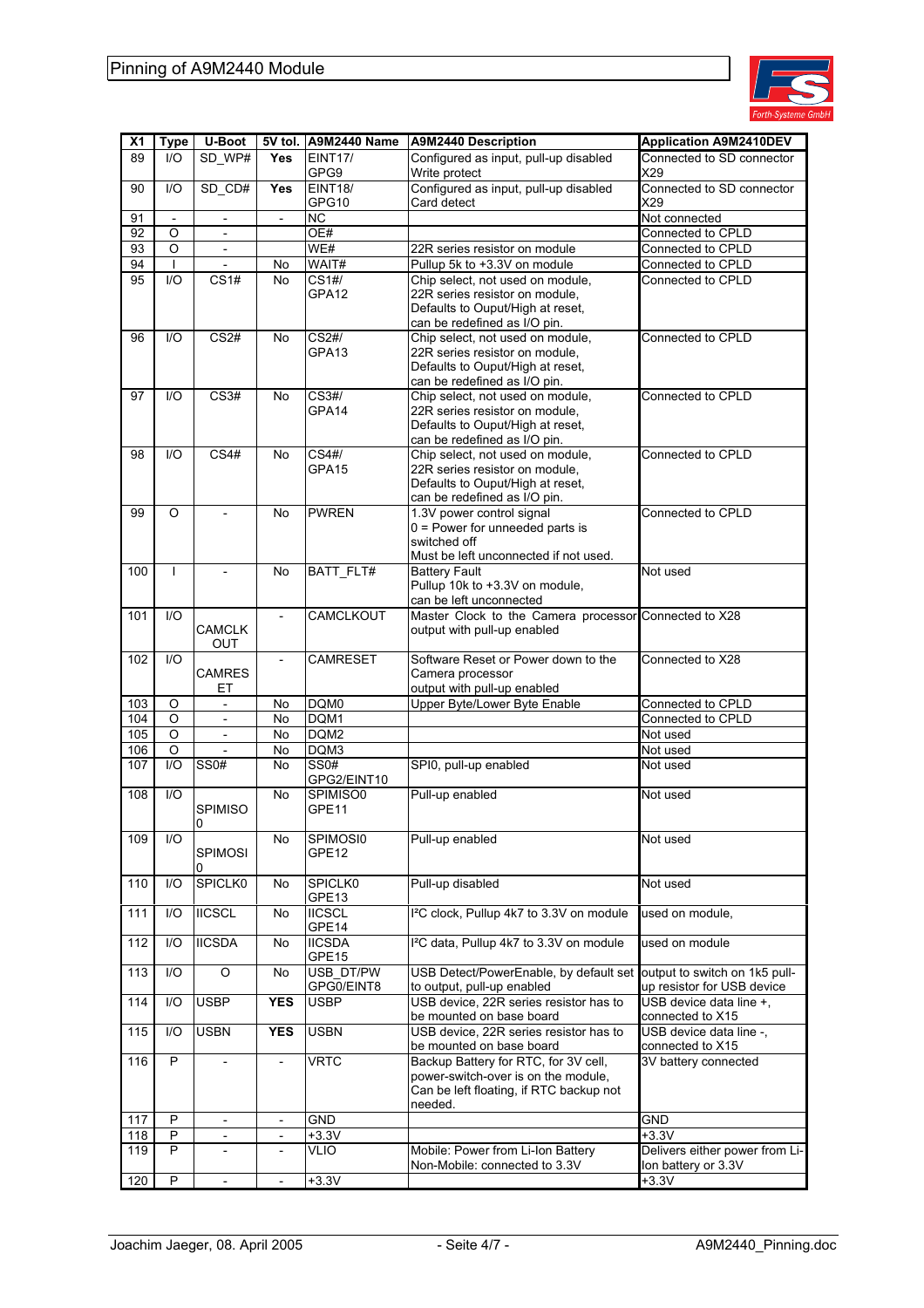

| X <sub>2</sub>  | <b>Type</b>              | U-Boot                                               |                                                      | 5V tol. A9M2440 Name               | A9M2440 Description                                               | <b>Application A9M2410DEV</b>             |
|-----------------|--------------------------|------------------------------------------------------|------------------------------------------------------|------------------------------------|-------------------------------------------------------------------|-------------------------------------------|
| $\mathbf{1}$    | 1/O                      | USBP0                                                | <b>Yes</b>                                           | USBP0                              | USB host0, 22R series resistor has to be                          | USB host data line +,                     |
|                 |                          |                                                      |                                                      |                                    | mounted on base board                                             | connected to X14                          |
| 2               | P                        | $\overline{a}$                                       | $\blacksquare$                                       | <b>GND</b>                         |                                                                   | <b>GND</b>                                |
| 3               | 1/O                      | <b>USBN0</b>                                         | Yes                                                  | <b>USBN0</b>                       | USB host0, 22R series resistor has to be<br>mounted on base board | USB host data line -,<br>connected to X14 |
| 4               | O                        | A0                                                   | No                                                   | A0/GPA0                            | used as address of ETH-Contr. on                                  | Connected to CPLD                         |
|                 |                          |                                                      |                                                      |                                    | module,                                                           |                                           |
|                 |                          |                                                      |                                                      |                                    | should not be used as I/O pin for                                 |                                           |
|                 |                          |                                                      |                                                      |                                    | compatibility                                                     |                                           |
| 5               | O                        | $\overline{\phantom{a}}$                             | No<br>No                                             | A1<br>A2                           |                                                                   | Connected to CPLD                         |
| 6<br>7          | O<br>$\circ$             | $\overline{\phantom{a}}$<br>$\overline{a}$           | No.                                                  | A3                                 |                                                                   | Connected to CPLD<br>Connected to CPLD    |
| 8               | O                        | $\overline{\phantom{a}}$                             | No                                                   | A4                                 |                                                                   | Connected to CPLD                         |
| 9               | O                        | $\overline{\phantom{a}}$                             | No                                                   | A <sub>5</sub>                     |                                                                   | Connected to CPLD                         |
| 10              | O                        | $\overline{\phantom{a}}$                             | No.                                                  | A6                                 |                                                                   | Connected to CPLD                         |
| 11              | $\circ$                  | $\overline{\phantom{a}}$                             | No                                                   | A7                                 |                                                                   | Connected to CPLD                         |
| 12              | O                        | $\overline{\phantom{a}}$                             | No                                                   | A <sub>8</sub>                     |                                                                   | Connected to CPLD                         |
| 13              | O                        | $\overline{\phantom{a}}$<br>$\Box$                   | No                                                   | A <sub>9</sub><br>$\overline{A}10$ |                                                                   | Connected to CPLD                         |
| 14<br>15        | O<br>O                   | $\overline{\phantom{a}}$                             | No<br>No                                             | A11                                |                                                                   | Connected to CPLD<br>Connected to CPLD    |
| 16              | O                        | $\overline{\phantom{a}}$                             | No                                                   | A12                                |                                                                   | Connected to CPLD                         |
| 17              | O                        | $\Box$                                               | No                                                   | A13                                |                                                                   | Not used                                  |
| 18              | O                        | $\overline{\phantom{a}}$                             | No                                                   | A14                                |                                                                   | Not used                                  |
| 19              | O                        |                                                      | No                                                   | A15                                |                                                                   | Not used                                  |
| 20              | O                        | A16                                                  | No.                                                  | A16/GPA1                           | used as address of ETH-Contr. on                                  | Not used                                  |
|                 |                          |                                                      |                                                      |                                    | module.<br>should not be used as I/O pin for                      |                                           |
|                 |                          |                                                      |                                                      |                                    | compatibility                                                     |                                           |
| 21              | O                        | A17                                                  | No                                                   | A17/GPA2                           | used as address of ETH-Contr. on                                  | Not used                                  |
|                 |                          |                                                      |                                                      |                                    | module,                                                           |                                           |
|                 |                          |                                                      |                                                      |                                    | should not be used as I/O pin for                                 |                                           |
| 22              | O                        | A18                                                  | No                                                   | A18/GPA3                           | compatibility<br>used as address of ETH-Contr. on                 |                                           |
|                 |                          |                                                      |                                                      |                                    | module,                                                           | Not used                                  |
|                 |                          |                                                      |                                                      |                                    | should not be used as I/O pin for                                 |                                           |
|                 |                          |                                                      |                                                      |                                    | compatibility                                                     |                                           |
| 23              | O                        | A19                                                  | No                                                   | A19/GPA4                           | used as address of ETH-Contr. on                                  | Not used                                  |
|                 |                          |                                                      |                                                      |                                    | module,<br>should not be used as I/O pin for                      |                                           |
|                 |                          |                                                      |                                                      |                                    | compatibility                                                     |                                           |
| 24              | O                        | A20                                                  | No                                                   | A20/GPA5                           | should not be used as I/O pin for                                 | Not used                                  |
|                 |                          |                                                      |                                                      |                                    | compatibility                                                     |                                           |
| 25              | O                        | A21                                                  | No.                                                  | A21/GPA6                           | should not be used as I/O pin for                                 | Not used                                  |
| 26              | O                        | A22                                                  | No.                                                  | <b>A22/GPA7</b>                    | compatibility<br>should not be used as I/O pin for                | Not used                                  |
|                 |                          |                                                      |                                                      |                                    | compatibility                                                     |                                           |
| 27              | O                        | A23                                                  | No                                                   | A23/GPA8                           | should not be used as I/O pin for                                 | Connected to CPLD                         |
|                 |                          |                                                      |                                                      |                                    | compatibility                                                     |                                           |
| 28              | O                        | A24                                                  | No                                                   | A24/GPA9                           | should not be used as I/O pin for                                 | Not used                                  |
| 29              | O                        | A25                                                  | No                                                   | A25/GPA10                          | compatibility<br>should not be used as I/O pin for                | Not used                                  |
|                 |                          |                                                      |                                                      |                                    | compatibility                                                     |                                           |
| 30              | O                        | A26                                                  | No                                                   | A26/GPA11                          | should not be used as I/O pin for                                 | Not used                                  |
|                 |                          |                                                      |                                                      |                                    | compatibility                                                     |                                           |
| 31              |                          |                                                      |                                                      | Reserved                           | (A27)                                                             | Not connected                             |
| 32              | $\mathbf{r}$             | $\overline{\phantom{a}}$                             | $\blacksquare$                                       | Reserved                           | (A28)                                                             | Not connected                             |
| 33              |                          | $\overline{\phantom{a}}$                             | $\overline{\phantom{a}}$                             | Reserved                           | (A29)                                                             | Not connected<br>Not connected            |
| 34<br>35        | $\overline{\phantom{a}}$ | $\overline{\phantom{a}}$<br>$\overline{\phantom{a}}$ | $\overline{\phantom{a}}$<br>$\overline{\phantom{a}}$ | Reserved<br>Reserved               | (A30)<br>(A31)                                                    | Not connected                             |
| 36              | I/O                      | $\mathbf{I}$                                         | No                                                   | XDREQ0#/                           | Configured as input, pull-up enabled                              | Not used                                  |
|                 |                          |                                                      |                                                      | GPB10                              |                                                                   |                                           |
| 37              | $\mathsf{I}/\mathsf{O}$  | $\mathbf{I}$                                         | No                                                   | XDREQ1#/                           | Configured as input, pull-up enabled                              | Not used                                  |
|                 |                          |                                                      |                                                      | GPB8                               |                                                                   |                                           |
| $\overline{38}$ | I/O                      | $\mathbf{I}$                                         | No                                                   | XDACK0#/<br>GPB9                   | Configured as input, pull-up enabled                              | Not used                                  |
| 39              | I/O                      | $\mathbf{I}$                                         | No                                                   | XDACK1#/                           | Configured as input, pull-up enabled                              | Not used                                  |
|                 |                          |                                                      |                                                      | GPB7                               |                                                                   |                                           |
| 40              | P                        | $\overline{\phantom{a}}$                             | $\overline{\phantom{a}}$                             | <b>GND</b>                         |                                                                   | <b>GND</b>                                |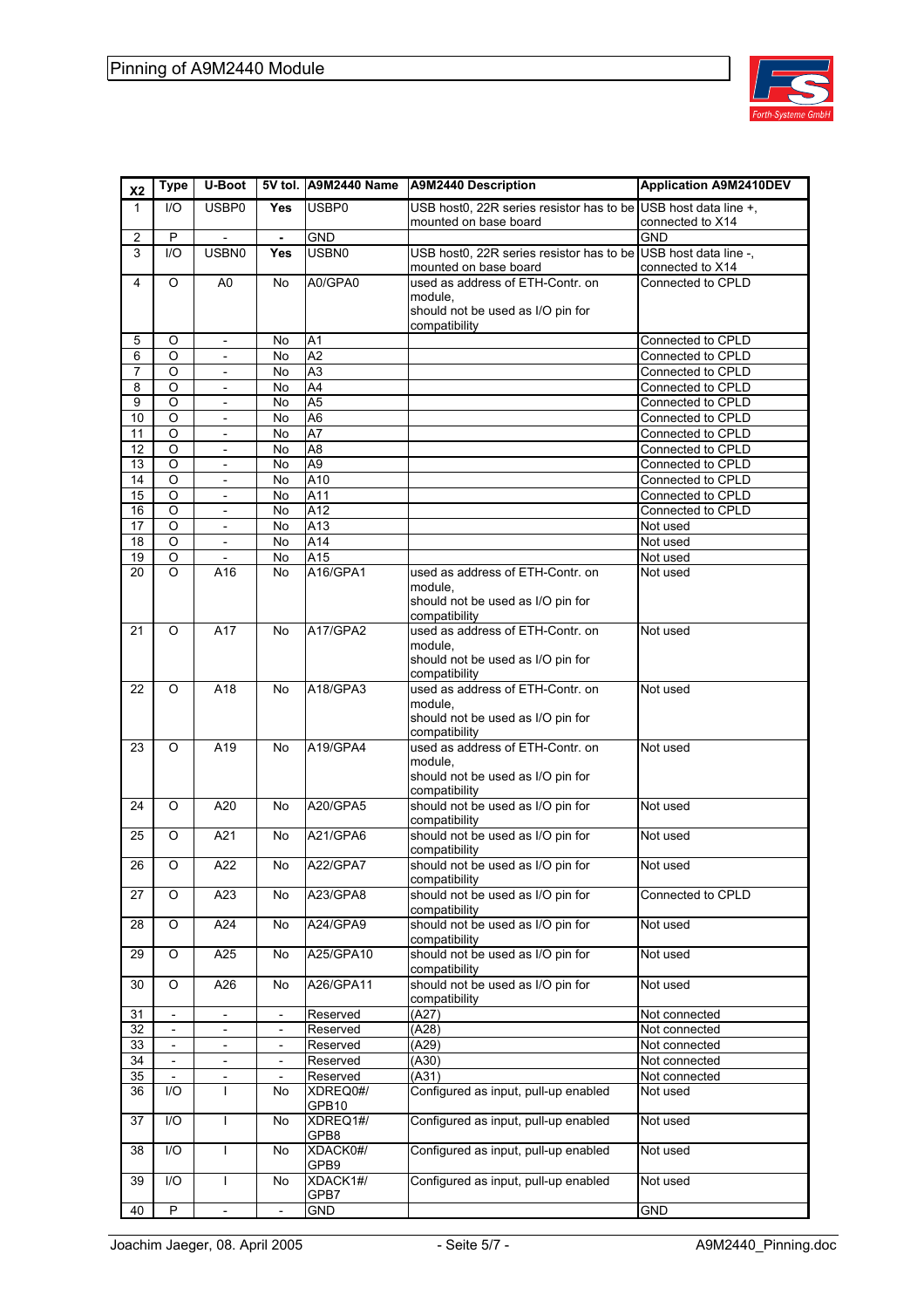

| X <sub>2</sub> | <b>Type</b>              | <b>U-Boot</b>                 |                                |                                     | 5V tol. A9M2440 Name A9M2440 Description                                                                                                                                         | <b>Application A9M2410DEV</b>                                          |
|----------------|--------------------------|-------------------------------|--------------------------------|-------------------------------------|----------------------------------------------------------------------------------------------------------------------------------------------------------------------------------|------------------------------------------------------------------------|
| 41             |                          |                               | $\overline{\phantom{a}}$       | <b>NC</b>                           |                                                                                                                                                                                  | Not connected                                                          |
| 42<br>43       | Al                       | $\overline{a}$                | No                             | $\overline{NC}$<br>AIN <sub>0</sub> | Analog in,                                                                                                                                                                       | Not connected<br>Not used                                              |
|                |                          |                               |                                |                                     | unused analog inputs should be<br>connected to AGND over a 10k series<br>resistor to avoid cross over.                                                                           |                                                                        |
| 44             | Al                       | $\overline{\phantom{a}}$      | No                             | AIN1                                |                                                                                                                                                                                  | Not used                                                               |
| 45             | Al                       | $\overline{\phantom{a}}$      | No                             | AIN <sub>2</sub>                    |                                                                                                                                                                                  | Not used                                                               |
| 46             | Al                       | $\overline{\phantom{a}}$      | No                             | AIN3                                |                                                                                                                                                                                  | Not used                                                               |
| 47             | Al                       | $\overline{a}$                | No                             | AIN4                                | Used for touch screen TSYM                                                                                                                                                       | Connected to Touch screen<br>connector X27                             |
| 48             | AI                       |                               | No                             | AIN <sub>5</sub>                    | Used for touch screen TSYP                                                                                                                                                       | Connected to Touch screen<br>connector X27                             |
| 49             | AI                       | $\overline{\phantom{a}}$      | No                             | AIN <sub>6</sub>                    | Used for touch screen TSXM                                                                                                                                                       | Connected to Touch screen<br>connector X27                             |
| 50             | AI                       | $\overline{\phantom{a}}$      | No                             | AIN7                                | Used for touch screen TSXP                                                                                                                                                       | Connected to Touch screen<br>connector X27                             |
| 51             | <b>REF</b>               | $\overline{\phantom{a}}$      | No                             | <b>AVCC</b>                         | Analog VCC,<br>Is the extra filtered +3.3V,<br>connected with the AVCC ball of the<br>CPU<br>Can be used as an analog reference,<br>do not connect to any other power<br>source. | Not used                                                               |
| 52             | <b>REF</b>               |                               | No                             | <b>AGND</b>                         | Analog GND,<br>Is the extra filtered GND,<br>connected with the AGND ball of the<br>CPU,<br>Can be used as an analog reference,<br>do not connect to any other power<br>source.  | Connected to Touch screen<br>connector X27                             |
| 53             | $\overline{\phantom{a}}$ | $\overline{\phantom{a}}$      | $\overline{\phantom{a}}$       | <b>NC</b>                           |                                                                                                                                                                                  | Not connected                                                          |
| 54             |                          |                               |                                | <b>NC</b>                           |                                                                                                                                                                                  | Not connected                                                          |
| 55             | $\overline{\phantom{a}}$ | $\overline{\phantom{a}}$      | $\overline{\phantom{a}}$       | <b>NC</b>                           |                                                                                                                                                                                  | Not connected                                                          |
| 56<br>57       | $\blacksquare$<br>1/O    | $\overline{\phantom{a}}$<br>T | $\overline{\phantom{a}}$<br>No | <b>NC</b><br>XBREQ#/                | Configured as input, pull-up enabled                                                                                                                                             | Not connected<br>Not used                                              |
|                |                          |                               |                                | GPB6                                |                                                                                                                                                                                  |                                                                        |
| 58             | 1/O                      | $\mathsf{I}$                  | No                             | XBACK#/<br>GPB5                     | Configured as input, pull-up enabled                                                                                                                                             | Not used                                                               |
| 59             | 1/O                      | $\mathsf{I}$                  | Yes                            | USBH0PEN/<br>GPG8/EINT16            | <b>USB host0 Power Enable</b>                                                                                                                                                    | USB host: input to recognize<br>current limit from connected<br>device |
| 60             | $\overline{\phantom{a}}$ |                               | NC.                            |                                     |                                                                                                                                                                                  | Not connected                                                          |
| 61             | 1/O                      | I2SSDO                        | No.                            | I2SSDO/<br>GPE4/I2SSDI              | I2S-Interface, pull-up disabled                                                                                                                                                  | Connected to Audio Codec                                               |
| 62             | I/O                      | <b>I2SSDI</b>                 | No                             | I2SSDI/<br>GPE3/SS0#                | pull-up disabled                                                                                                                                                                 | Connected to Audio Codec                                               |
| 63             | I/O                      | <b>CDCLK</b>                  | No                             | CDCLK/<br>GPE2                      | pull-up disabled                                                                                                                                                                 | Connected to Audio Codec                                               |
| 64             | I/O                      | <b>I2SSCLK</b>                | No                             | I2SSCLK/<br>GPE1                    | pull-up disabled                                                                                                                                                                 | Connected to Audio Codec                                               |
| 65             | I/O                      | <b>I2SLRCK</b>                | No                             | I2SLRCK/<br>GPE0                    | pull-up disabled                                                                                                                                                                 | Connected to Audio Codec                                               |
| 66             | $\mathbf{I}$             | $\overline{\phantom{a}}$      | No                             | <b>TPIN</b>                         | Ethernet 0 Input-,<br>100R differential termination on module                                                                                                                    | Connected to RJ45 with<br>integrated magnetics                         |
| 67             | O                        |                               | No                             | <b>LEDLNK</b>                       | Ethernet 0 Line/Activity LED<br>High, when link ok<br>Low, while active.                                                                                                         | Connected to Link/Activity<br>LED                                      |
| 68             | $\mathbf{I}$             | $\overline{\phantom{a}}$      | No                             | <b>TPIP</b>                         | Ethernet 0 Input+,<br>100R differential termination on module                                                                                                                    | Connected to RJ45 with<br>integrated magnetics                         |
| 69             | O                        | $\overline{\phantom{a}}$      | No                             | not used                            | reserved for high speed LED                                                                                                                                                      | Not connected                                                          |
| 70             | O                        | $\overline{\phantom{a}}$      | No                             | <b>TPON</b>                         | Ethernet 0 Output-,<br>100R differential termination on module                                                                                                                   | Connected to RJ45 with<br>integrated magnetics                         |
| 71             |                          | $\frac{1}{2}$                 | No                             | not used                            |                                                                                                                                                                                  | Not connected                                                          |
| 72             | O                        | $\overline{\phantom{a}}$      | No                             | <b>TPOP</b>                         | Ethernet 0 Output+,<br>100R differential termination on module                                                                                                                   | Connected to RJ45 with<br>integrated magnetics                         |
| 73             | P                        | $\overline{\phantom{a}}$      |                                | Not used                            |                                                                                                                                                                                  | Not connected                                                          |
| 74             |                          | $\overline{a}$                | $\overline{a}$                 | Reserved                            |                                                                                                                                                                                  | Not connected                                                          |
| 75             | $\overline{\phantom{a}}$ | $\overline{\phantom{a}}$      | $\overline{\phantom{a}}$       | Reserved                            |                                                                                                                                                                                  | Not connected                                                          |
| 76             | $\overline{\phantom{a}}$ | $\qquad \qquad -$             | $\overline{\phantom{a}}$       | Reserved                            |                                                                                                                                                                                  | Not connected                                                          |
| 77             | $\overline{\phantom{a}}$ | $\overline{\phantom{a}}$      | $\overline{\phantom{a}}$       | Reserved                            |                                                                                                                                                                                  | Not connected                                                          |